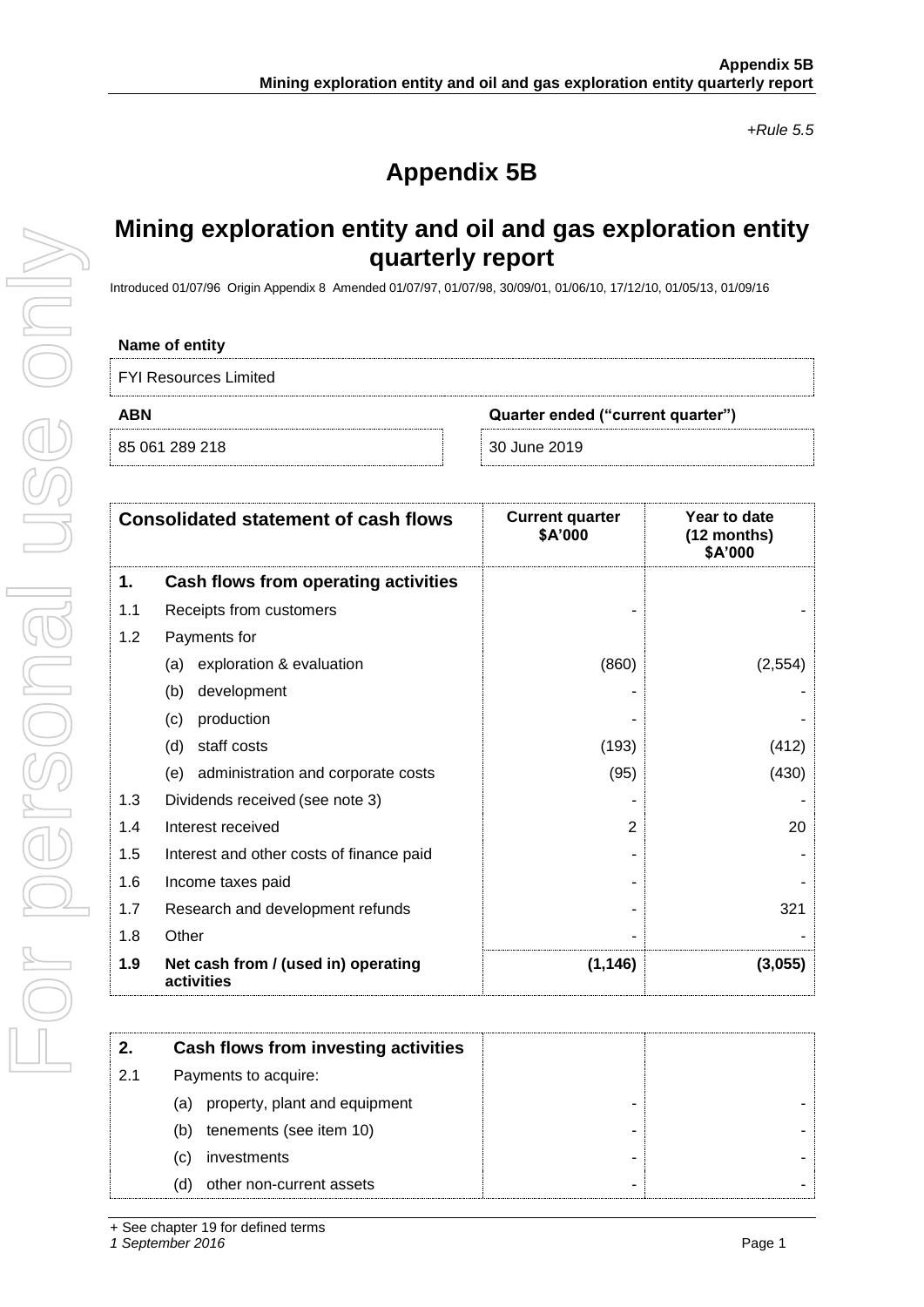|     | <b>Consolidated statement of cash flows</b>       | <b>Current quarter</b><br>\$A'000 | Year to date<br>$(12$ months)<br>\$A'000 |
|-----|---------------------------------------------------|-----------------------------------|------------------------------------------|
| 2.2 | Proceeds from the disposal of:                    |                                   |                                          |
|     | property, plant and equipment<br>(a)              |                                   |                                          |
|     | (b)<br>tenements (see item 10)                    |                                   |                                          |
|     | (c)<br>investments                                |                                   |                                          |
|     | (d)<br>other non-current assets                   |                                   |                                          |
| 2.3 | Cash flows from loans to other entities           |                                   |                                          |
| 2.4 | Dividends received (see note 3)                   |                                   |                                          |
| 2.5 | Other (provide details if material)               |                                   |                                          |
| 2.6 | Net cash from / (used in) investing<br>activities |                                   |                                          |

| 3.   | Cash flows from financing activities                                           |      |       |
|------|--------------------------------------------------------------------------------|------|-------|
| 3.1  | Proceeds from issues of shares                                                 | 815  | 815   |
| 3.2  | Proceeds from issue of convertible notes                                       |      |       |
| 3.3  | Proceeds from exercise of share options                                        |      | 51    |
| 3.4  | Transaction costs related to issues of<br>shares, convertible notes or options | (54) | (58)  |
| 3.5  | Proceeds from borrowings                                                       |      |       |
| 3.6  | Repayment of borrowings                                                        |      |       |
| 3.7  | Transaction costs related to loans and<br>borrowings                           |      |       |
| 3.8  | Dividends paid                                                                 |      |       |
| 3.9  | Other (advance on R&D tax rebate)*                                             |      | 299   |
| 3.10 | Net cash from / (used in) financing<br>activities                              | 761  | 1,107 |

| 4.  | Net increase / (decrease) in cash and<br>cash equivalents for the period |          |         |
|-----|--------------------------------------------------------------------------|----------|---------|
| 4.1 | Cash and cash equivalents at beginning of<br>period                      | 1,326    | 2,889   |
| 4.2 | Net cash from / (used in) operating<br>activities (item 1.9 above)       | (1, 146) | (3,055) |
| 4.3 | Net cash from / (used in) investing activities<br>(item 2.6 above)       |          |         |
| 4.4 | Net cash from / (used in) financing activities<br>(item 3.10 above)      | 761      | 1,107   |
| 4.5 | Effect of movement in exchange rates on<br>cash held                     |          |         |
| 4.6 | Cash and cash equivalents at end of<br>period*                           | 941      | 941     |

\*Advance on R&D rebate of \$248,750 paid to FYI on 28 June 2019 but received 1 July 2019. Amount not included in cash at end of period.

+ See chapter 19 for defined terms

*1 September 2016* Page 2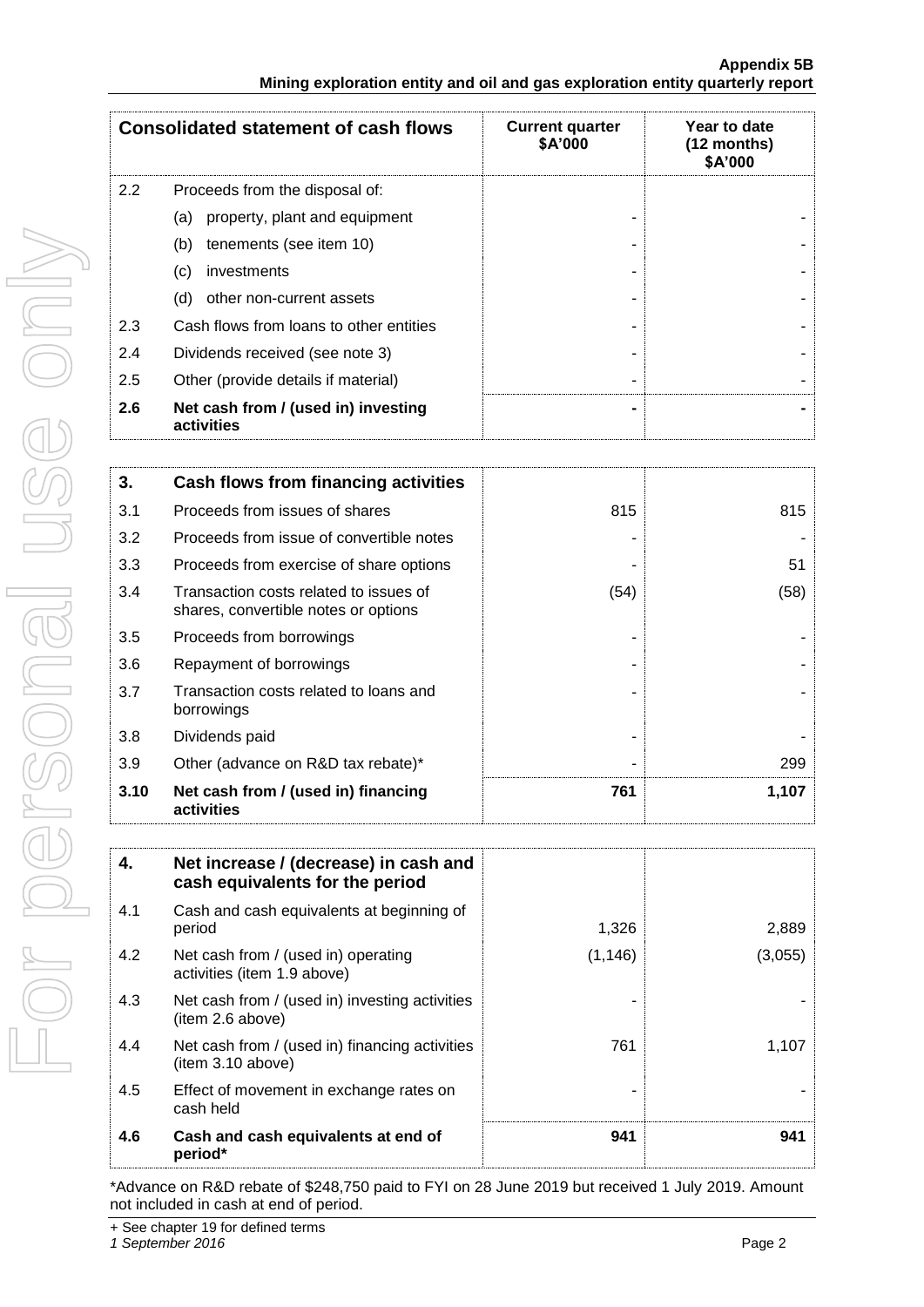| 5.  | Reconciliation of cash and cash<br>equivalents<br>at the end of the quarter (as shown in the<br>consolidated statement of cash flows) to the<br>related items in the accounts | <b>Current quarter</b><br>\$A'000 | <b>Previous quarter</b><br>\$A'000 |
|-----|-------------------------------------------------------------------------------------------------------------------------------------------------------------------------------|-----------------------------------|------------------------------------|
| 5.1 | <b>Bank balances</b>                                                                                                                                                          | 941                               | 1.326                              |
| 5.2 | Call deposits                                                                                                                                                                 |                                   |                                    |
| 5.3 | <b>Bank overdrafts</b>                                                                                                                                                        |                                   |                                    |
| 5.4 | Other (provide details)                                                                                                                                                       | ۰                                 |                                    |
| 5.5 | Cash and cash equivalents at end of<br>quarter (should equal item 4.6 above)                                                                                                  | 941                               | 1,326                              |

| 6.  | Payments to directors of the entity and their associates                            | <b>Current quarter</b><br>\$A'000 |
|-----|-------------------------------------------------------------------------------------|-----------------------------------|
| 6.1 | Aggregate amount of payments to these parties included in item 1.2                  | 193                               |
| 6.2 | Aggregate amount of cash flow from loans to these parties included<br>in item $2.3$ |                                   |
| 63  | Include below any explanation necessary to understand the transactions included in  |                                   |

6.3 Include below any explanation necessary to understand the transactions included in items 6.1 and 6.2

Payment of fees to executive and non-executive directors including superannuation. Amount of \$

| 7. | Payments to related entities of the entity and their |
|----|------------------------------------------------------|
|    | associates                                           |

| 7.  | Payments to related entities of the entity and their<br>associates                | <b>Current quarter</b><br><b>\$A'000</b> |
|-----|-----------------------------------------------------------------------------------|------------------------------------------|
| 7.1 | Aggregate amount of payments to these parties included in item 1.2                |                                          |
| 7.2 | Aggregate amount of cash flow from loans to these parties included<br>in item 2.3 |                                          |

7.3 Include below any explanation necessary to understand the transactions included in items 7.1 and 7.2

+ See chapter 19 for defined terms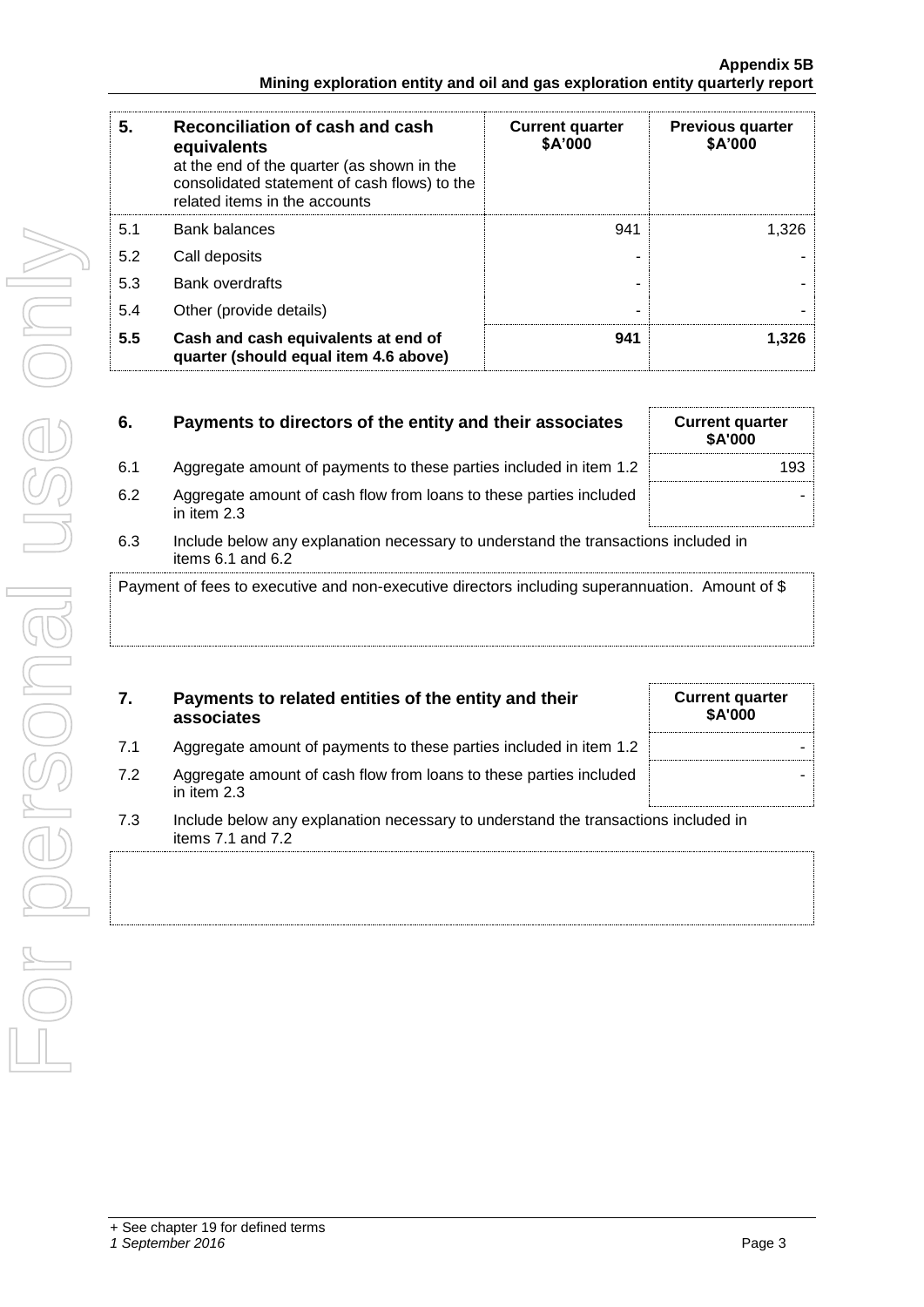| 8.  | <b>Financing facilities available</b><br>Add notes as necessary for an<br>understanding of the position | <b>Total facility amount</b><br>at quarter end<br>\$A'000 | Amount drawn at<br>quarter end<br>\$A'000 |
|-----|---------------------------------------------------------------------------------------------------------|-----------------------------------------------------------|-------------------------------------------|
| 8.1 | Loan facilities                                                                                         | -                                                         |                                           |
| 8.2 | Credit standby arrangements                                                                             | -                                                         |                                           |
| 8.3 | Other (advance on estimated R&D tax<br>rebate)                                                          | 1.100                                                     | 299*                                      |

8.4 Include below a description of each facility above, including the lender, interest rate and whether it is secured or unsecured. If any additional facilities have been entered into or are proposed to be entered into after quarter end, include details of those facilities as well.

The Company has arranged the forward payment of its estimated 2019 R&D tax rebate through Innovative Technology Funding Pty Ltd. The advance is for up to \$1.1 million being 80% of its expected tax rebate resulting from eligible R&D expenditure for the current financial year. The principal and accrued interest (at 15% p.a.) for the facility is repayable out of the actual tax refunded, expected to be received during November 2019. The facility is for a maximum of 12 months and is secured against the Company's R&D offset rebate.

\*A further \$248,750 was drawn down at the end of June but received 1 July 2019.

| 9.  | <b>Estimated cash outflows for next quarter</b> | \$A'000 |
|-----|-------------------------------------------------|---------|
| 9.1 | Exploration and evaluation                      | (580)   |
| 9.2 | Development                                     |         |
| 9.3 | Production                                      |         |
| 9.4 | Staff costs                                     | (80)    |
| 9.5 | Administration and corporate costs              | (90)    |
| 9.6 | Other (provide details if material)             |         |
| 9.7 | <b>Total estimated cash outflows</b>            | (750)   |

| 10 <sub>1</sub> | <b>Changes in</b><br>tenements<br>(items 2.1(b) and<br>$2.2(b)$ above)                            | <b>Tenement</b><br>reference<br>and<br><b>location</b> | Nature of interest                                                                          | Interest at<br>beginning<br>of quarter | <b>Interest</b><br>at end of<br>quarter |
|-----------------|---------------------------------------------------------------------------------------------------|--------------------------------------------------------|---------------------------------------------------------------------------------------------|----------------------------------------|-----------------------------------------|
| 10.1            | Interests in mining<br>tenements and<br>petroleum tenements<br>lapsed, relinquished<br>or reduced |                                                        |                                                                                             |                                        |                                         |
| 10.2            | Interests in mining<br>tenements and<br>petroleum tenements<br>acquired or increased              | M70/1388<br>E70/5145                                   | Direct ownership on<br>granting of mining lease<br>Direct ownership on<br>grant of tenement | 0%                                     | 100%                                    |